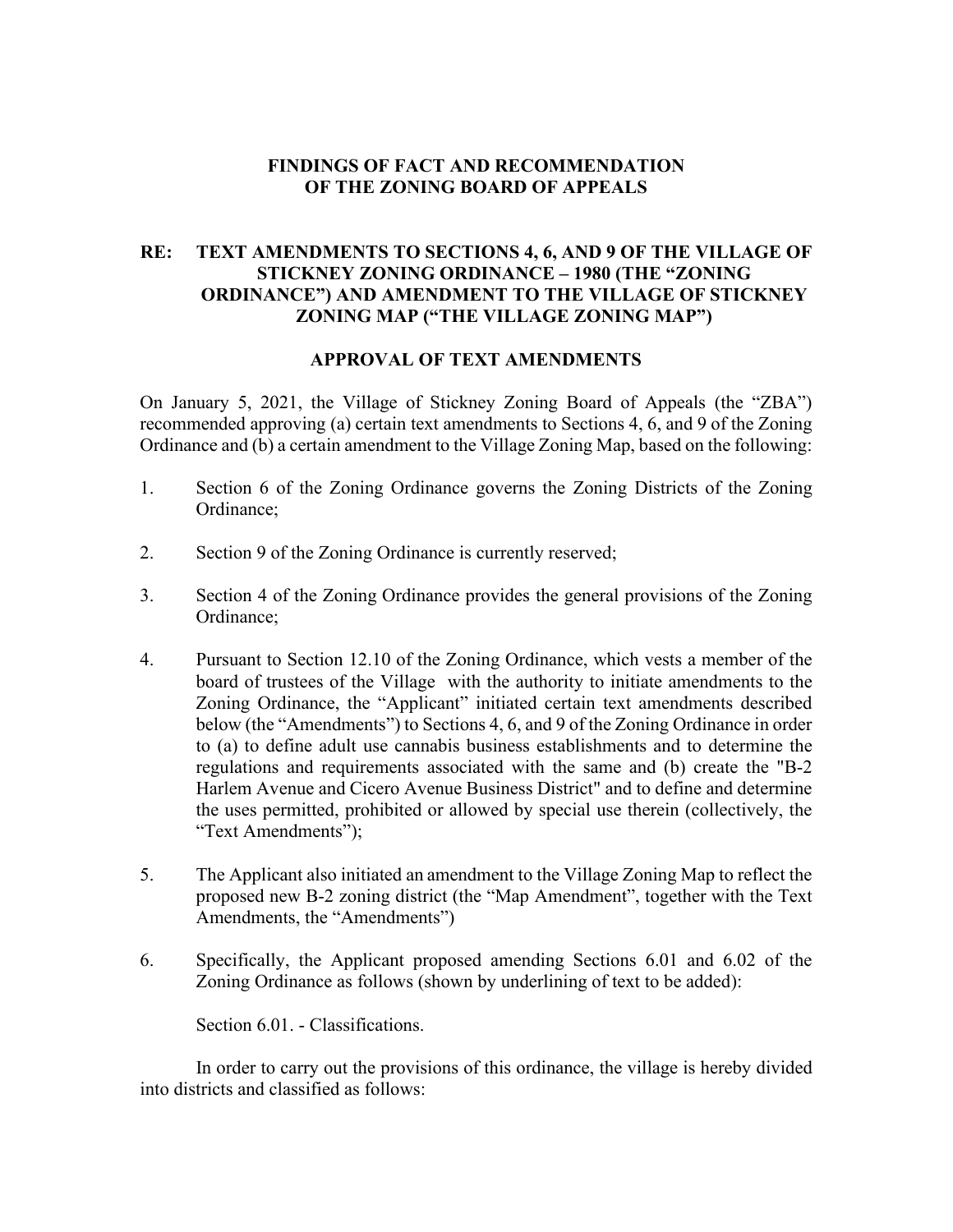|                | Single-family district                            |
|----------------|---------------------------------------------------|
|                | Business district                                 |
| $B-2$          | Harlem Avenue and Cicero Avenue Business District |
| D              | Parks and recreation                              |
| $I-1$          | Light industrial district                         |
| L <sub>2</sub> | Heavy industrial district                         |

Section 6.02. - Zoning map.

The location and boundaries of the districts established by the ordinance are shown on the zoning district map dated March 18, 1952, revised January 8, 2013, and again revised in 2019, and as further amended from time-to-time which is incorporated herein and hereby made a part of this ordinance. Said district map, together with everything shown thereon and all amendments thereto, shall be as much a part of this ordinance as though fully set forth and described herein. Certified copies of said district map shall be filed with the office of the village clerk, the zoning enforcement officer, and the chairman of the zoning board of appeals; a certified copy of the district map shall be open to public inspection in the office of the village clerk at all times during which the office is open for business.

7. Also, the Applicant proposed amending Section 9 of the Zoning Ordinance as follows (shown by strikethroughs of the text to be deleted and underlining of text to be added):

## SECTION 9. – RESERVED HARLEM AVENUE AND CICERO AVENUE BUSINESS DISTRICT

Section 9.00. - Establishment.

There shall be established in the Village of Stickney a B-2 zoning district to be known as the "Harlem Avenue and Cicero Avenue Business District" consisting of all lots which are located within the area designated business district on the zoning map. All lots located within the Harlem Avenue and Cicero Avenue Business District shall be subject to the regulations set forth herein.

Section 9.01. - Permitted uses.

The following uses are permitted in the Harlem Avenue and Cicero Avenue Business District:

Accessory uses as defined in this ordinance which are incidental in the conduct of a permitted use

Antique stores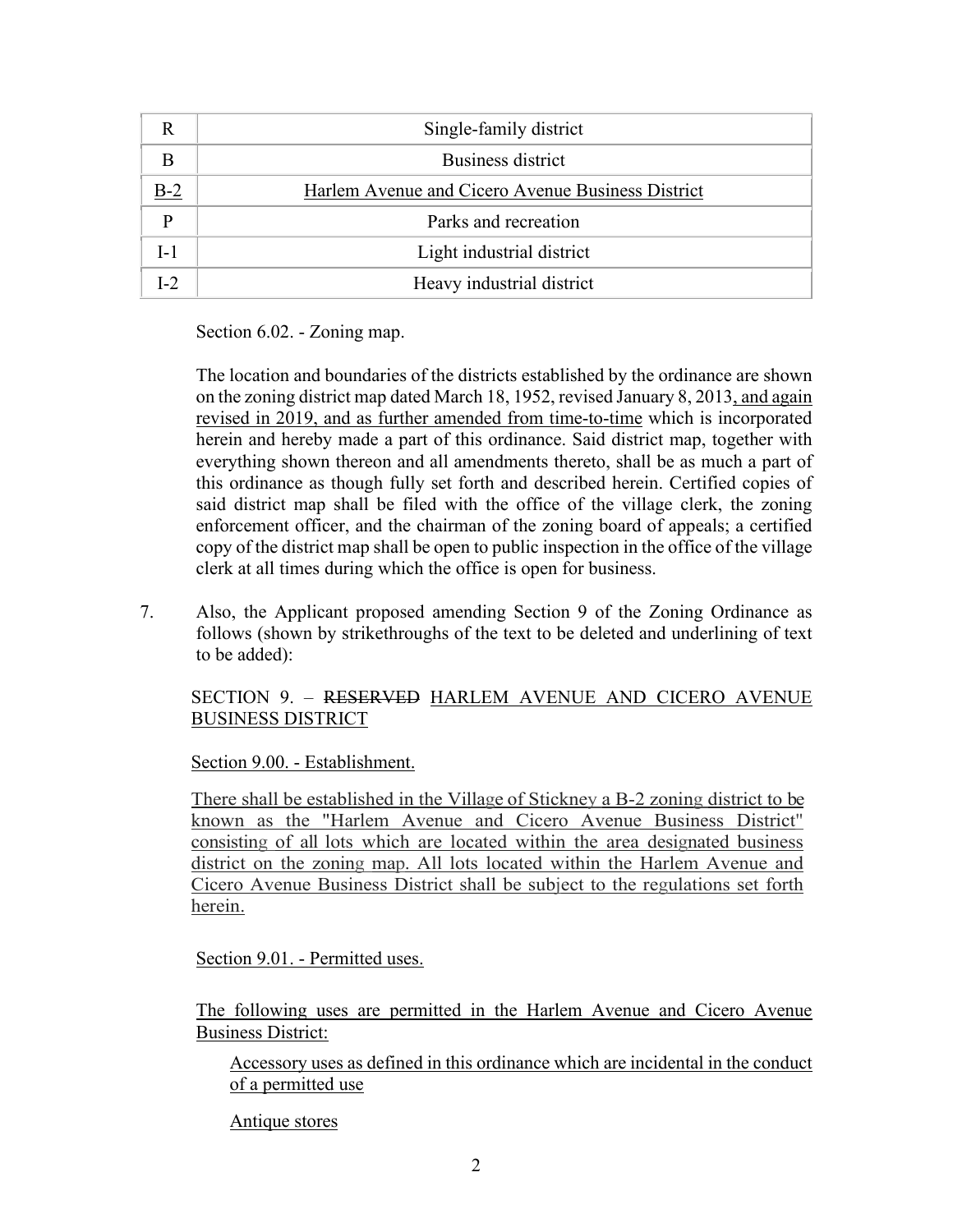Art and school supplies stores, including picture framing for retail trade

Artisan shops, the custom production of goods, including but not limited to, ceramic, painting, weaving, leather works, jewelry and clothing, either for sale or for the use of the artist

Auction rooms

Automobile accessory stores

Automobile service stations

Bakeries employing fewer than five persons

Barbershops

Bars, taverns, cocktail lounges and package liquor stores

Beauty parlors and shops

Bicycle stores, sales, rent and repair

Blueprinting

Boat and marine sales

Book and stationery stores

Building materials sales and storage and millwork

Camera and photographic supplies stores

Candy, confectionary and ice cream stores

Carpet and rug stores but not including carpet or rug cleaning

Cell phone or cell phone accessory stores, cell phone payment centers

China and glassware stores

Seasonal or specialty sales lots (i.e., Christmas tree lots, pumpkin lots, etc.) including the use of a temporary structure or trailer for sales office for no more than three (3) months in a twelve (12) month period

Clothing stores

Coins and philatelic stores

Custom dressmaking

Drug stores, pharmacies

Dry goods stores

Electrical and household appliance stores including radio and television sales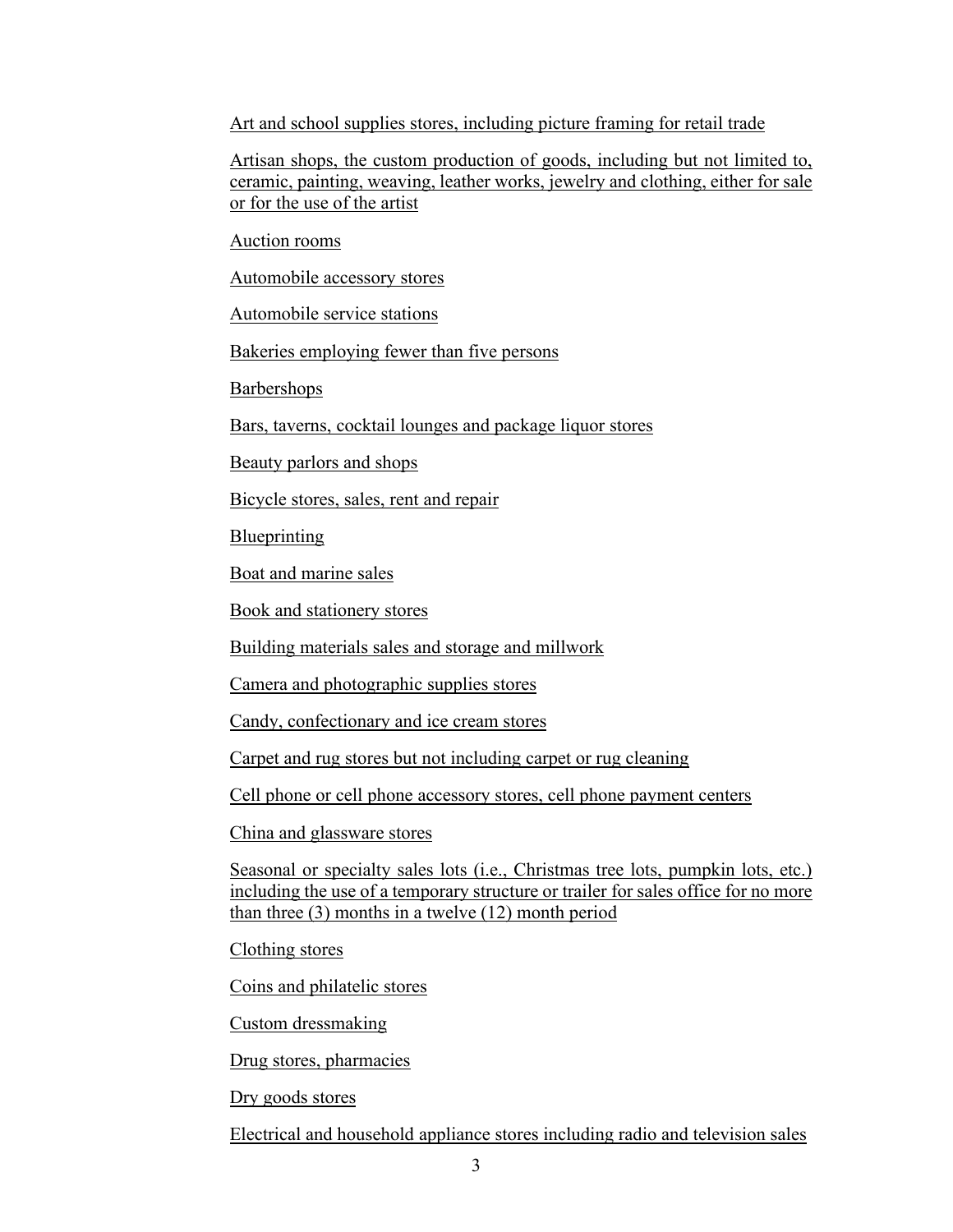Engineers offices

Filling stations

Fire stations

Flower shops and conservatories

Food stores, grocery stores and meat markets

Furniture stores, including upholstery when conducted as part of retail operation and secondary to the principal use

Furrier shops

Garden supply and seed stores

Gift shops

Greenhouses and plant nurseries

Gymnasiums, commercial health clubs, reducing salons, weight loss clinics

Hardware stores

Hobbyshops for retail sale of items to be used for assembly away from the premises

Ice cream and milk machine sales

Ice cream stores

Interior decorating shops, including upholstery and making of draperies, slip covers and other similar activities when conducted as part of retail operations secondary to the principal use

Jewelry stores

Job and offset printing

Leather goods stores

Luggage stores

Monument sales

Motion picture studios

Motor vehicle sales and rental

Municipal buildings

Music, musical instrument and record/C.D. shops

Novelty stores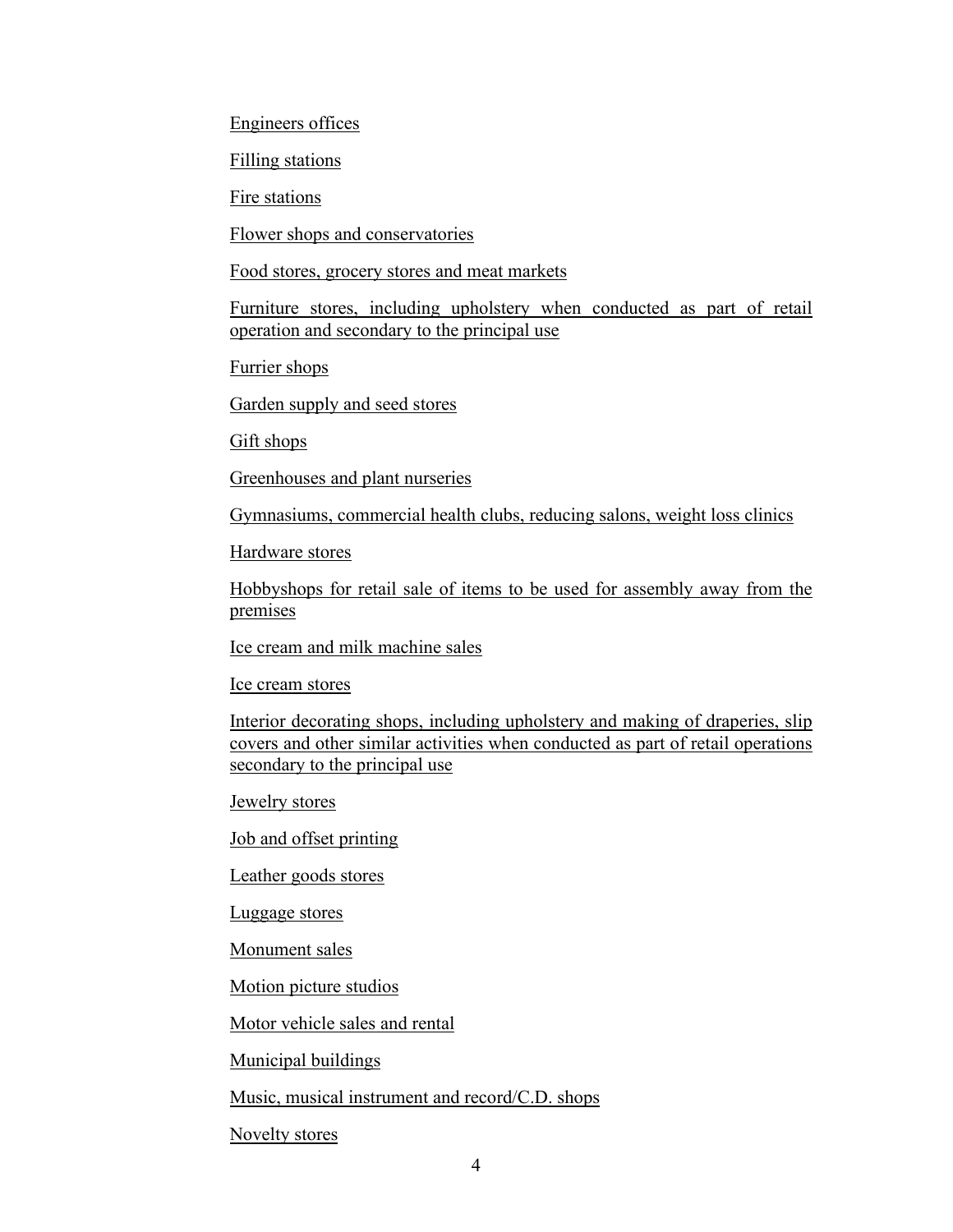Office equipment sales and repair establishments

Office equipment supplies stores

Orthopedic and medical supply stores

Paint and wallpaper stores

Parking area, private, as accessory use

Pet shops

Photocopying, printing shops

Photographs, art galleries and studios

Physical, cultural and health services

Police stations

Political organization offices

Public libraries

Public utility uses

Railroad passenger stations

Railroad rights-of-way

Resale shops for apparel and accessories

Residence of proprietor of a commercial use in same location (commercial use only allowed on the first floor – residence on the first floor prohibited)

Restaurants and catering establishments

Schools

Secondhand stores and rummage shops, other than resale shop for apparel

Secretarial services

Security and commodity brokers

Service stations

Shoe stores

Show rooms, sales rooms, stores or shops for the conduct of retail business

Sound recording studios provided that they are sound proof to the extent that noise and vibration levels permitted from said studios are immeasurable outside the property controlled by the sound recording studio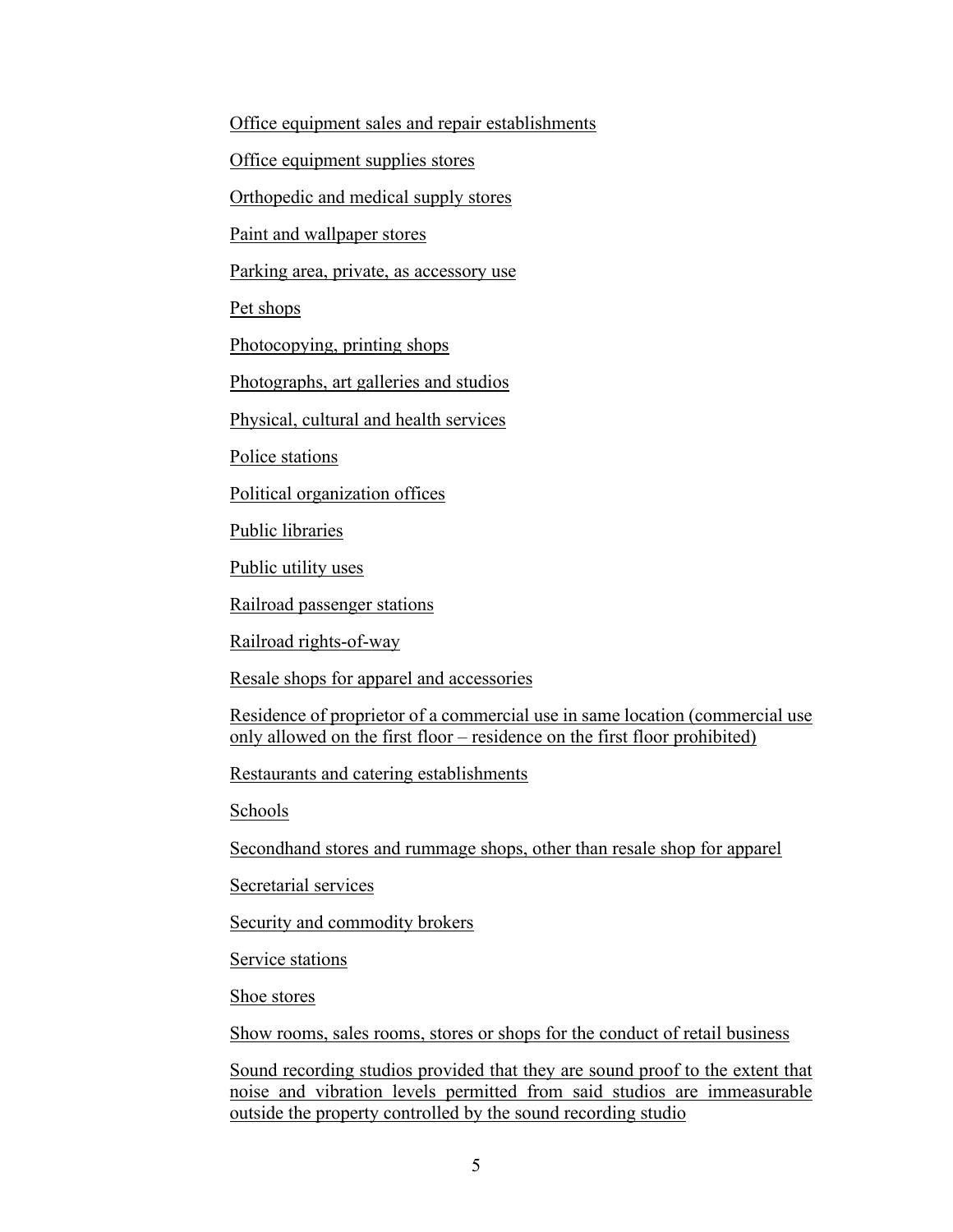Sporting goods stores

Tattoo shops, tattoo parlors

Taxidermists

Telephone booths

Temporary building for construction purposes for a period not to exceed duration of construction

Theatres and places of public amusement

Ticket agencies

Tobacco shops (including vape, pipe, or smoking accessory shops)

Toy shops

Variety stores (dollar stores)

Vending machines, as accessory use

Section 9.02. - Special uses.

The following special uses may be permitted in the Harlem Avenue and Cicero Avenue Business District:

Amusement establishments, including, but not limited to, bowling alleys, pool halls, dance halls and skating rinks

Automobile laundries (car washes)

Banks and other financial institutions, loan companies, loan offices, savings and loan

Adult-use cannabis business establishments (including adult-use cannabis cultivation center, craft grower, processing organization, infuser organization, dispensing organization or transporting organization) as defined in section 4.24

Clubs, lodges, fraternal or religious organizations

Convalescent centers, nursing homes, geriatric centers and rest homes

Currency exchanges

Day-care homes and nighttime homes for child care

Drive-in facilities for banks and other financial institutions

Dry cleaners, launderettes, self-service laundries (includes laundromats) and laundry collection stations

Dyeing and rug cleaning establishments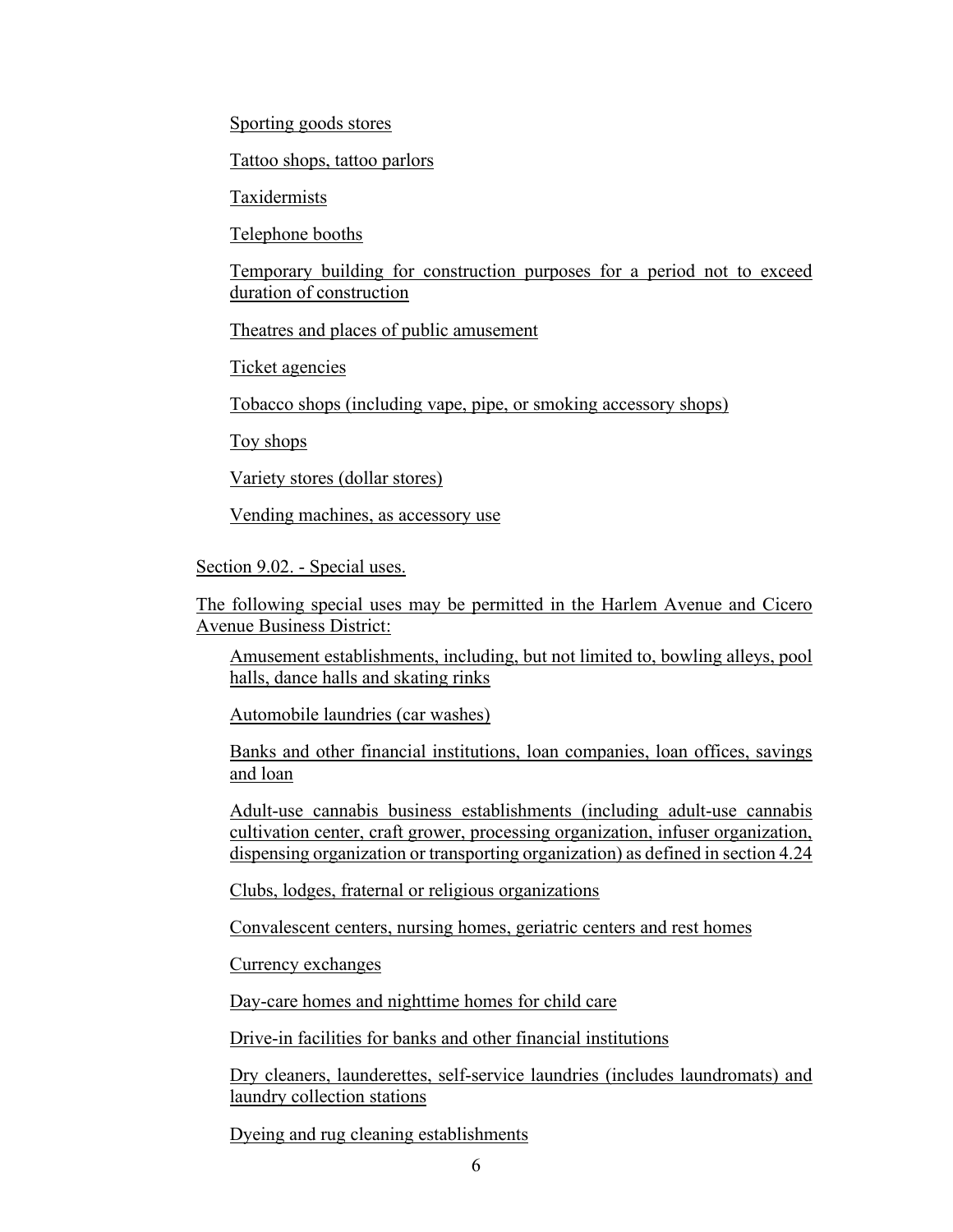Eating establishments, food cooperatives in legally established churches, hospitals, nursery schools and nursing homes

Exterminating shops

Firearms retailers and gun ranges

Food lockers, including frozen food lockers

Funeral parlors, undertaking establishments, crematoriums

Garages, public, including body repair and painting carried out in approved spray booths provided that all the walls of the paint shops which are adjacent to or across the street from a residence district should be solid with no opening except for required fire doors

Garden supply and seed stores

Hospitals, sanitariums, retirement homes and nursing homes not including institutions for the care and treatment of the insane, feebleminded, retarded, alcoholic or drug addict patient

Ice cream production and distribution

Machinery rental, sales and service

Mixed-use properties, a use that contains both commercial and residential uses with all residential uses being prohibited on the first on the first floor.

Nursery schools, children's day schools, day nurseries, child-care centers provided that at least 50 square feet of outdoor play area is provided for each child cared for

Offices, business and professional

Opticians and optometrists

Parking lots and storage garages

Parking lots and storage areas for motor vehicles under 1½-ton capacity

Post offices, post office substations

Public garages servicing automobiles and trucks under one and one-half ton capacity, but not including body repair and painting

Race track, raceway, speedway

Radio and transmission towers

Tailor Shops

Section 9.03. - Use restriction.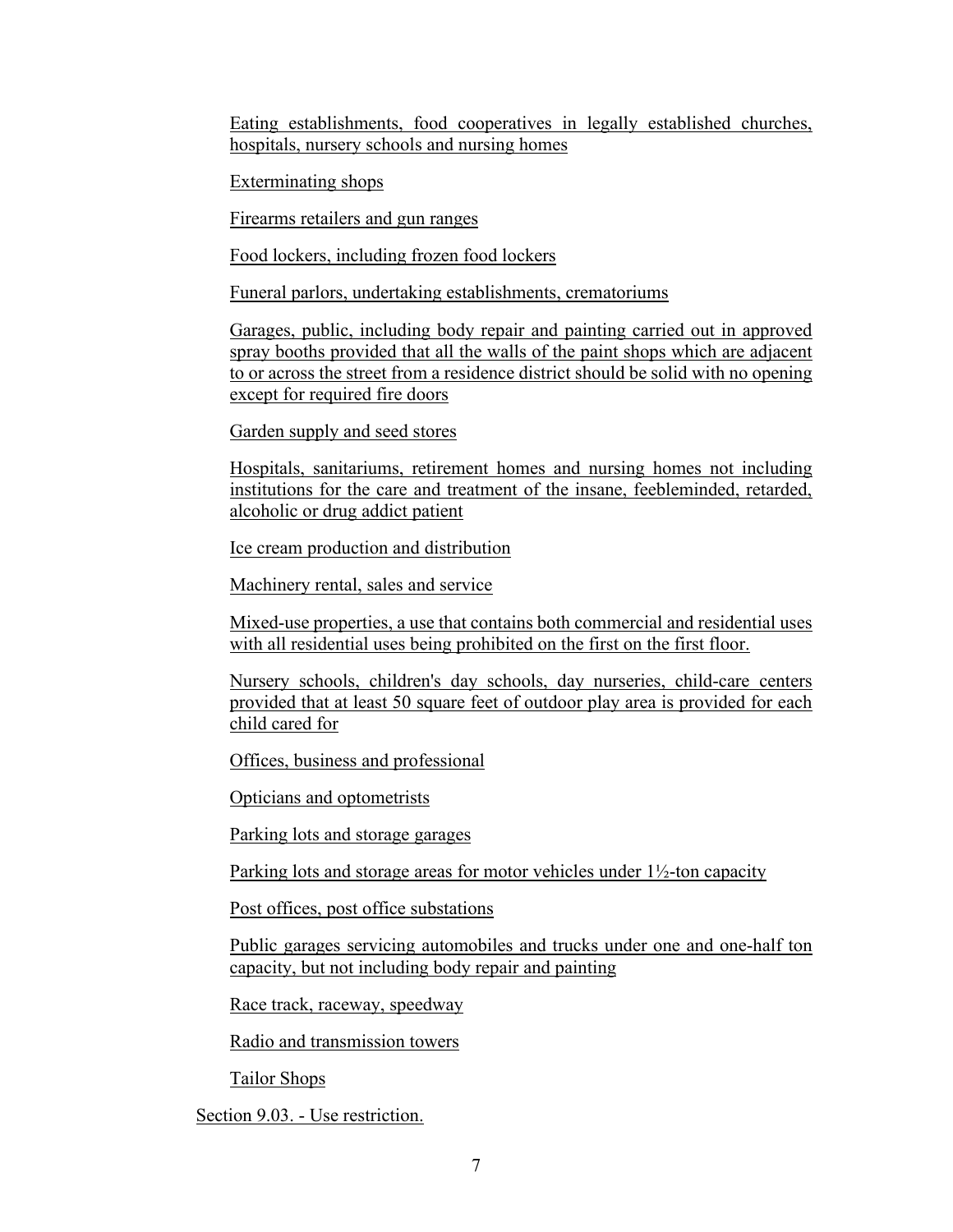No land use which is listed herein as a special use in the heavy industrial district shall be permitted in a business district.

Section 9.04. - Height limitation.

The height of any building or structure located in a business district shall not exceed 45 feet or three stories, whichever is higher.

Section 9.05. - Front yard.

There shall be a front yard of not less than 16 feet in the business district.

Section 9.06. - Rear yard.

In the business district there shall be a rear yard of not less than ten percent of the depth of any lot, provided that the rear yard shall be required to exceed ten feet. Parking is permitted in a rear yard in a business district.

Section 9.07. - Side yard.

A side yard, if provided, shall not be less than three feet wide.

Section 9.08. - Intensity of use.

No business with its accessory buildings to be used for business district purposes shall occupy in excess of 90 percent of the area of the lot. Buildings used wholly for residence purposes shall conform to the restrictions provided herein for buildings in the single-family residence district. Any buildings hereafter constructed, altered, enlarged or rebuilt, to be used partially for residence purposes in a business district shall provide not less than 900 square feet of lot area per family.

8. Also, the Applicant proposed amending Section 4 of the Zoning Ordinance as follows (shown by underlining of text to be added):

Section 4.24 Adult-use cannabis business establishments.

- (a) *Declaration of Policy.* The purpose and intent of this section is to provide regulations regarding the cultivation, processing and dispensing of adultuse cannabis occurring within the corporate limits of the Village. Such facilities shall comply with all regulations provided in the Cannabis Regulation and Tax Act (410 ILCS 705/1-1 et seq.) (Act), as it may be amended from time-to-time, and regulations promulgated thereunder, and the regulations provided below. In the event that the Act is amended, the more restrictive of the state or local regulations shall apply.
- (b) *Definitions*.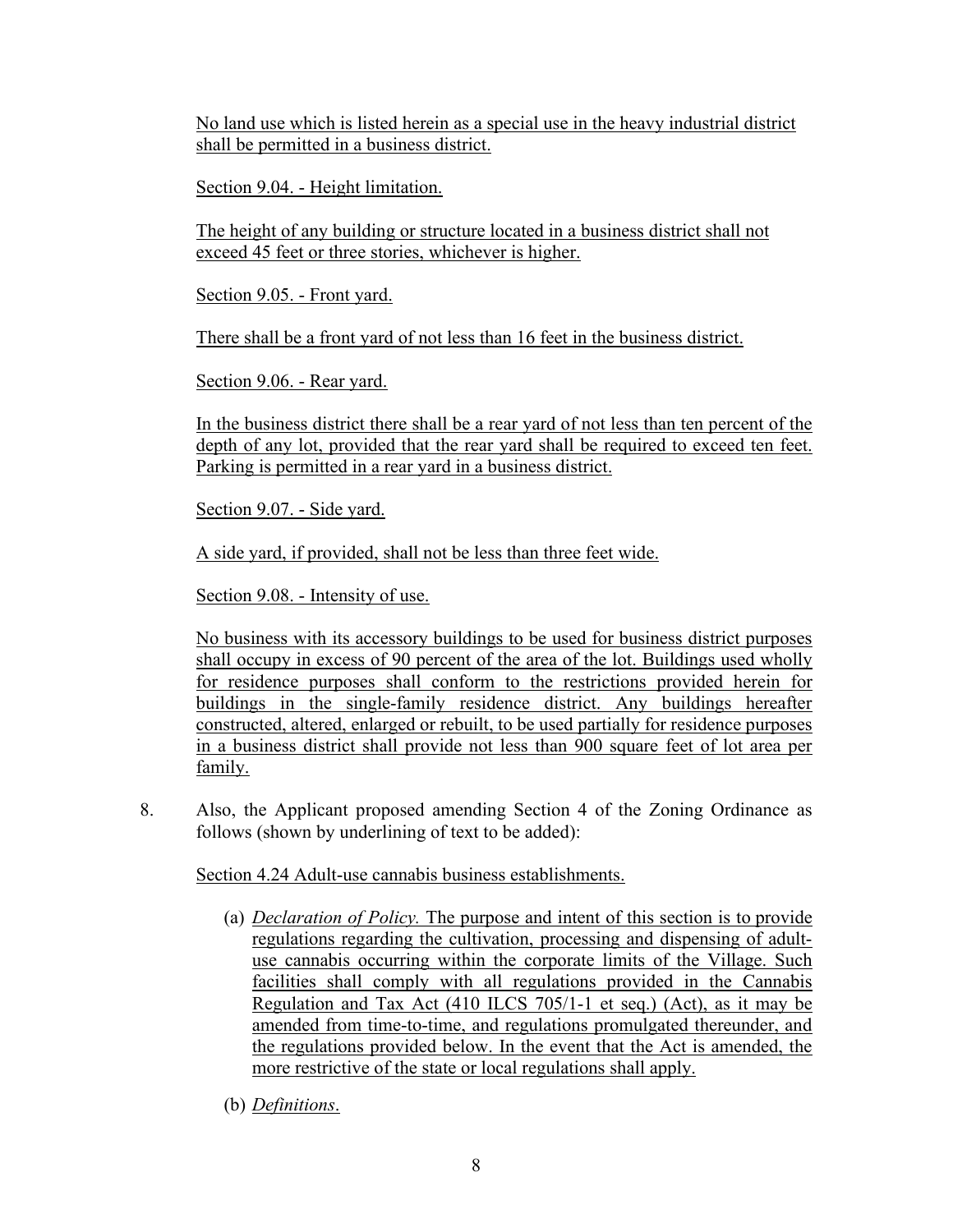*Adult-use cannabis business establishment.* An "adult-use cannabis business establishment" means an adult-use cannabis cultivation center, craft grower, processing organization, infuser organization, dispensing organization or transporting organization.

*Adult-use cannabis craft grower.* An "adult-use cannabis craft grower" means a facility operated by an organization or business that is licensed by the Illinois Department of Agriculture to cultivate, dry, cure and package cannabis and perform other necessary activities to make cannabis available for sale at a dispensing organization or use at a processing organization, per the Cannabis Regulation and Tax Act, (410 ILCS 705/1-1 et seq.), as it may be amended from time-to-time, and regulations promulgated thereunder.

*Adult-use cannabis cultivation center.* An "adult-use cannabis cultivation center" means a facility operated by an organization or business that is licensed by the Illinois Department of Agriculture to cultivate, process, transport and perform necessary activities to provide cannabis and cannabis-infused products to licensed cannabis business establishments, per the Cannabis Regulation and Tax Act, (410 ILCS 705/1-1 et seq.), as it may be amended from time-to-time, and regulations promulgated thereunder.

*Adult-use cannabis dispensing organization.* An "adult-use cannabis dispensing organization" or "cannabis dispensary" means a facility operated by an organization or business that is licensed by the Illinois Department of Financial and Professional Regulation to acquire cannabis from licensed cannabis business establishments for the purpose of selling or dispensing cannabis, cannabis-infused products, cannabis seeds, paraphernalia or related supplies to purchasers or to qualified registered medical cannabis patients and caregivers, per the Cannabis Regulation and Tax Act, (410 ILCS 705/1-1 et seq.), as it may be amended from time-to-time, and regulations promulgated thereunder.

*Adult-use cannabis infuser organization.* An "adult-use cannabis infuser organization" or "infuser" means a facility operated by an organization or business that is licensed by the Illinois Department of Agriculture to directly incorporate cannabis or cannabis concentrate into a product formulation to produce a cannabis-infused product, per the Cannabis Regulation and Tax Act, (410 ILCS 705/1-1 et seq.), as it may be amended from time-to-time, and regulations promulgated thereunder.

*Adult-use cannabis processing organization.* An "adult-use cannabis processing organization" or "processor" means a facility operated by an organization or business that is licensed by the Illinois Department of Agriculture to either extract constituent chemicals or compounds to produce cannabis concentrate or incorporate cannabis or cannabis concentrate into a product formulation to produce a cannabis product, per the Cannabis Regulation and Tax Act, (410 ILCS 705/1-1 et seq.), as it may be amended from time-to-time, and regulations promulgated thereunder.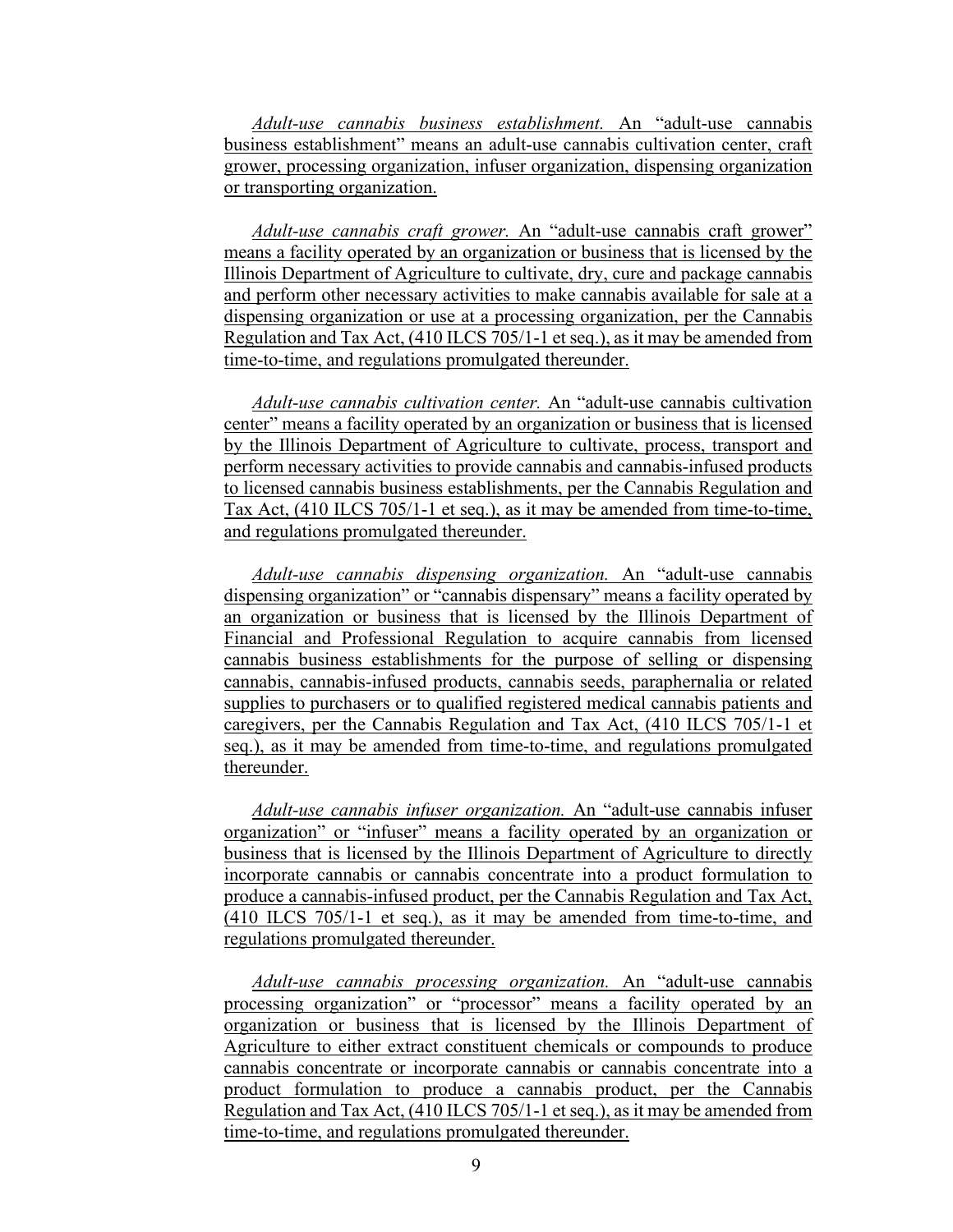*Adult-use cannabis transporting organization.* An "adult-use cannabis transporting organization" or "transporter" means an organization or business that is licensed by the Illinois Department of Agriculture to transport cannabis on behalf of a cannabis business establishment or a community college licensed under the Community College Cannabis Vocational Training Pilot Program, per the Cannabis Regulation and Tax Act, (410 ILCS 705/1-1 et seq.), as it may be amended from time-to-time, and regulations promulgated thereunder.

- (c) *Special Use Required*. No adult-use cannabis business establishment shall operate without first obtaining a special use permit in accordance with the provisions of this zoning ordinance. In addition to any other provisions of this zoning ordinance, the following standards shall apply to all adult-use cannabis business establishment:
	- (1) An adult-use cannabis business establishment must comply with all applicable rules and regulations enacted by the State of Illinois, including licensing requirements, age limitations, and minimum setbacks.
	- (2) Subject to applicable law, an adult-use cannabis business establishment shall include, as a part of any special use application to the Zoning Board of Appeals, copies of all information submitted to the State of Illinois in an application for a license to operate under the State of Illinois Cannabis Regulation and Tax Act (410 ILCS 705/1-1 et seq.)
	- (3) In the Harlem Avenue and Cicero Avenue Business District, an adult-use cannabis business establishment is only allowed along Harlem Avenue with a special use permit.
	- (4) An adult-use cannabis business establishment shall not be located within 1,000 feet of the property line of a pre-existing place of worship, library, public park, forest preserve, public or private nursery school, preschool, primary or secondary school, day care center, day care home or residential care home. Learning centers and vocational/trade centers shall not be classified as a public or private school for purposes of this section.
	- (5) The site design for any adult-use cannabis business establishment shall incorporate adequate security measures, such as interior and exterior lighting, surveillance cameras, and/or fencing. Said security measures shall be determined based on the specific characteristics of the establishment and of the floor plan for an adult-use cannabis business establishment and the site on which it is located, consistent with the requirements of the Cannabis Regulation and Tax Act (410 ILCS 705/1-1 et seq.).
	- (6) On-site consumption of cannabis shall be prohibited on the premises of a cannabis dispensary. The cannabis dispensary shall be